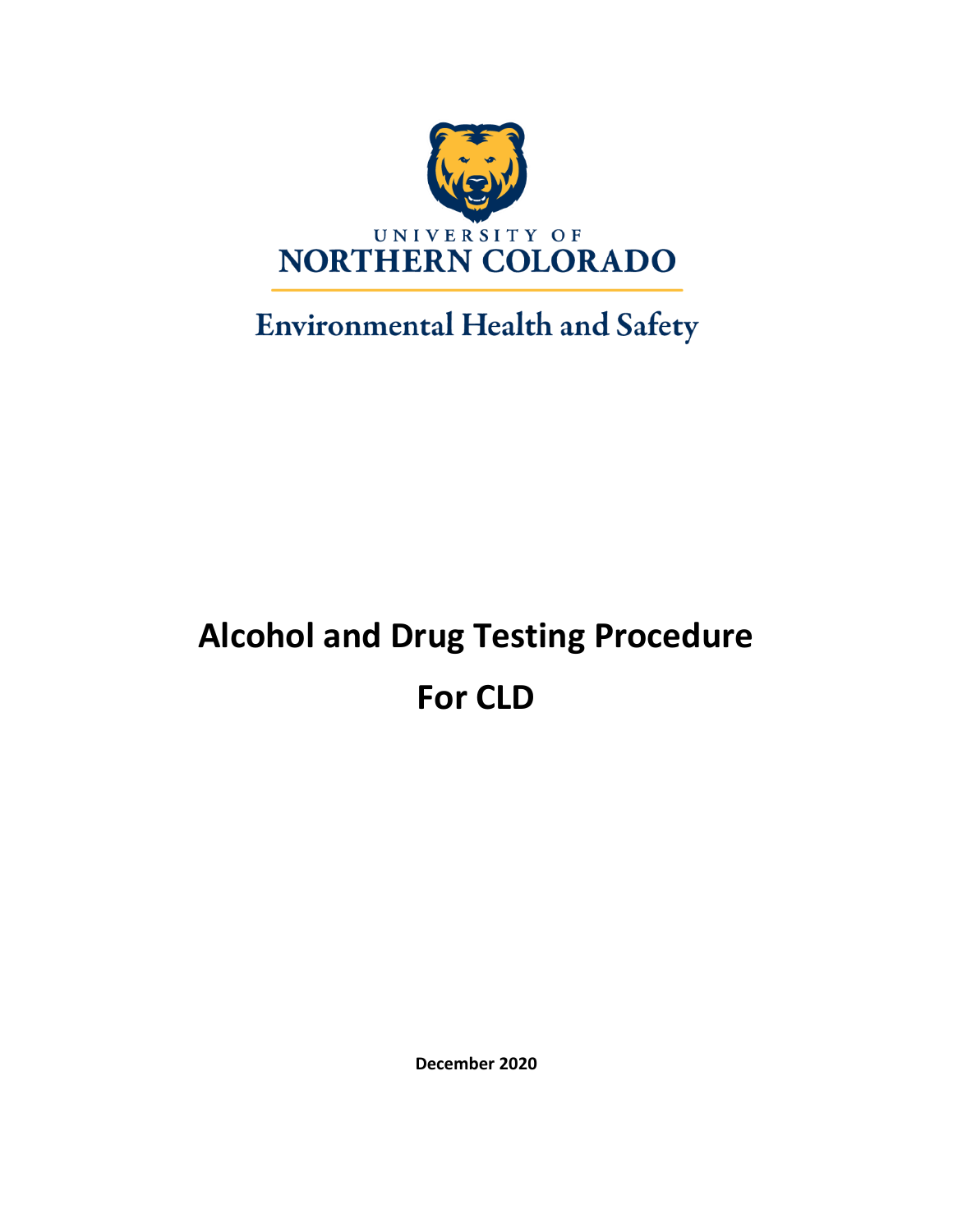

## **Environmental Health and Safety**

## **Alcohol and Drug Testing Procedure For CDL**

## *Table of Contents*

- I. Purpose
- II. Definitions
- III. Application of this Procedure
- IV. Drug and Alcohol Use and Testing
- V. Compliance with this Procedure
- Appendix A Daily Driver's Log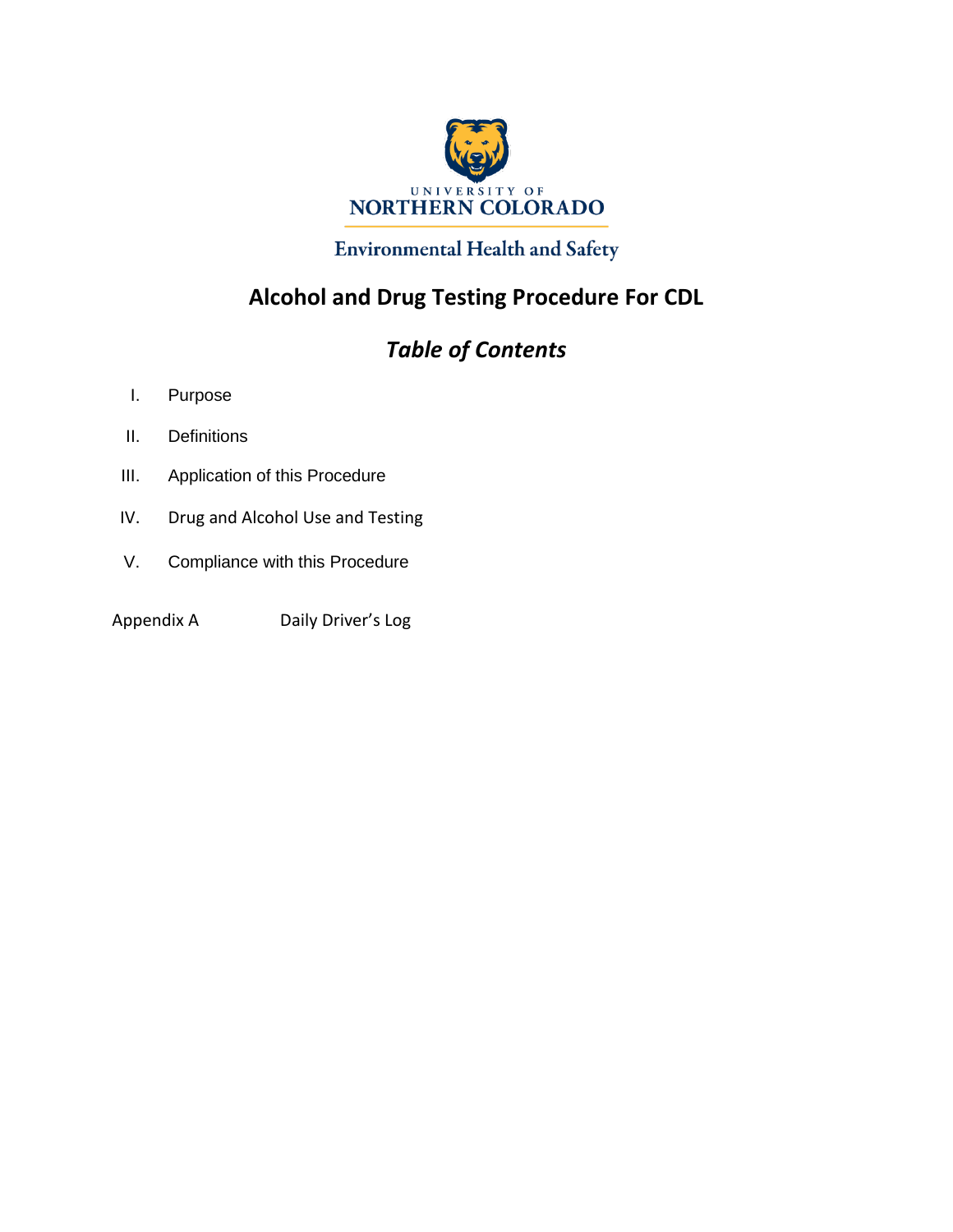

### **Environmental Health and Safety**

## **Alcohol and Drug Testing for Commercial Drivers**

I. Purpose

This procedure has been developed so that the University of Northern Colorado (UNC) may meet the requirements of the Omnibus Transportation Employees Testing Act of 1991 and the supporting regulations in Title 49 of the Code of Federal Regulations (49 CFR) concerning alcohol and drug testing for employees who drive commercial motor vehicles (CMVs). Also, to meet requirements for CMV driver state and federal regulations that are required to be followed in the process of operation of a CMV.

#### II. Definitions

Alcohol means the intoxicating agent in beverage alcohol, ethyl alcohol, or other low molecular weight alcohols including methyl and isopropyl alcohol. (49 CFR 382.107) Alcohol concentration (or content) means the alcohol in a volume of breath expressed in terms of grams of alcohol per 210 liters of breath as indicated by an evidential breath test. (49 CFR 382.107)

**Alcohol use** – the consumption of any beverage, mixture, or preparation, including any medication, containing alcohol. (49 CFR 382.107)

#### **Commerce**

- 1. Any trade, traffic or transportation within the jurisdiction of the United States between a place in a State and a place outside of such State, including a place outside of the United States and
- 2. trade, traffic, and transportation in the United States which affects any trade, traffic, and transportation described in paragraph (1) of this (49 CFR 382.107)

**Commercial Motor Vehicle** – any self-propelled or towed motor vehicle use on a highway in interstate commerce to transport passengers or property when the vehicle:

- 1. Has a gross vehicle weight rating or gross combination weight rating, or gross vehicle weight or gross combination weight, of 10,001 or more pounds inclusive of a towed unit with a gross vehicle weight rating of more than 10,001 pounds or more, whichever is greater; or
- 2. Is designed or used to transport more than 8 passengers (including the driver) for compensation; or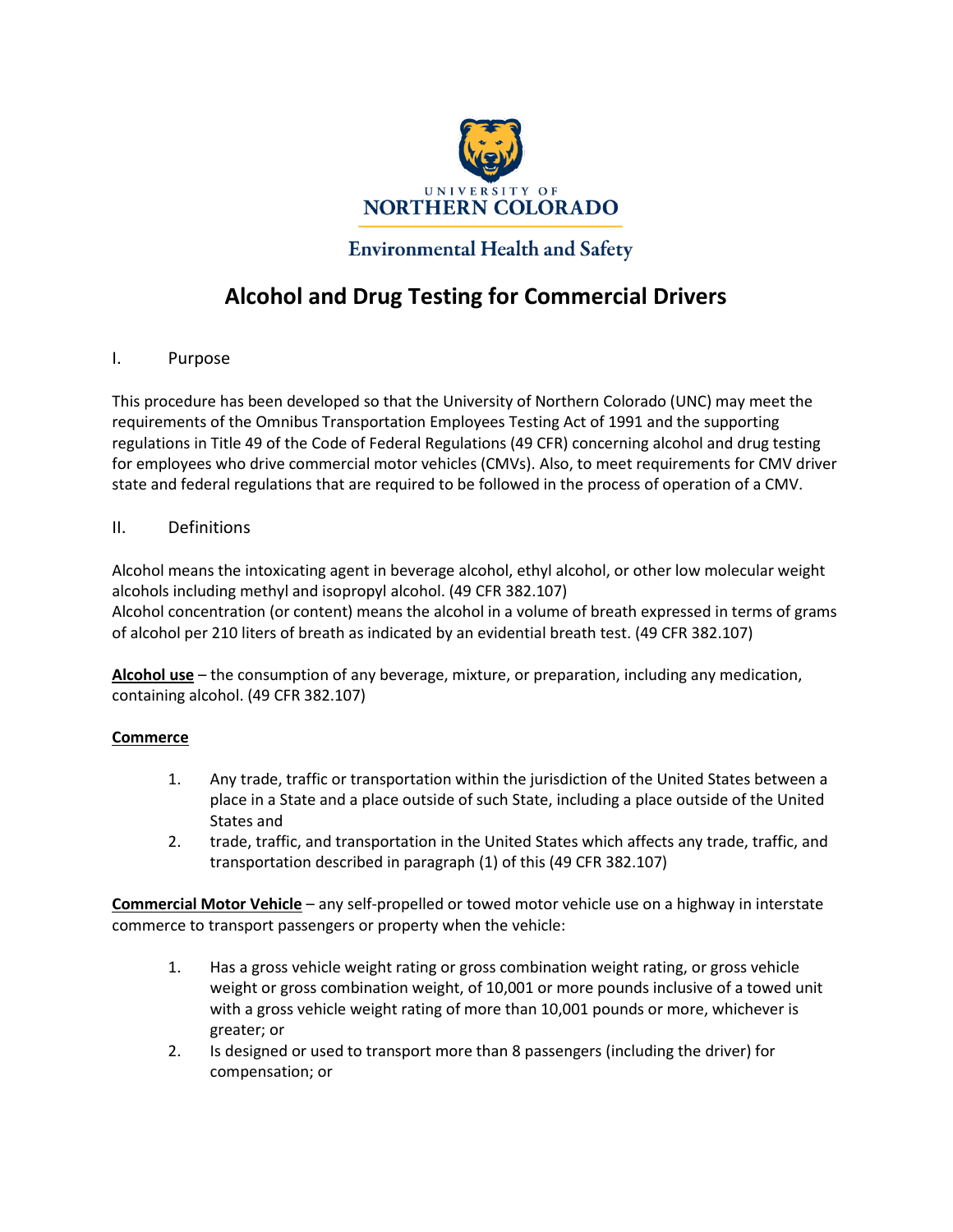- 3. Is designed or used to transport more than 15 passengers, including the driver, and is not used to transport passengers for compensation; or
- 4. Is used in transporting material found by the Secretary of Transportation to be hazardous under 49 U.S.C. 5103 and transported in a quantity requiring placarding under regulations prescribed by the Secretary un 49 CFR, subtitle B, Chapter I, subchapter C. [49 CFR 390.5]

**Commercial motor vehicle requiring a commercial driver's license** – a motor vehicle or combination of motor vehicles used in commerce to transport passengers or property if the vehicle:

- 1. Has a gross combination weight rating of 26,001 pounds or more inclusive of a towed unit with a gross vehicle weight rating of more than 10,000 pounds; or
- 2. Has a gross vehicle rating of 26,001 or more pounds; or
- 3. Is designed to transport 16 or more passengers, including the driver; or
- 4. Is of any size and is used in the transportation of materials found to be hazardous for the Hazardous Materials Transportation Act and which require the motor vehicle to be placarded under the Hazardous Materials Regulations (49 CFR 172.F, 49 CFR 382.107)

#### **Confirmation Test**

- 1. Alcohol testing means a second test, following a screening test with a result of 0.02 or greater, that provides quantitative data of alcohol concentration
- 2. For controlled substances testing means a second analytical procedure to identify the presence of a specific drug or metabolite which is independent of the screen test and which uses a different technique and chemical principle from that of the screen test to ensure reliability and accuracy. [Gas chromatography/mass spectrometry (GC/MS) is the only authorized confirmation method for cocaine, marijuana, opiates, amphetamines, and phencyclidine.] (49 CFR 382.107)

**Consortium** – an entity, including a group or association of employers or contractors, that provides alcohol or controlled substances testing as required and that acts on behalf of the employers. (49 CFR 382.107)

**Controlled substances** – marijuana, cocaine, opiates, amphetamines, and phencyclidine. (49 CFR 40.85)

**DOT Agency** – an agency (or "operating administration") of the United States Department of Transportation administering regulations requiring alcohol and/or drug testing following 49 CFR 40. (49 CFR 382.107)

**Driver** – any person who operates a commercial motor vehicle. This includes but is not limited to:

- 1. full time, regularly employed drivers;
- 2. casual, intermittent or occasional drivers;
- 3. leased drivers and independent, owner-operator contractors who are either directly employed by or under lease to an employer or who operate a commercial motor vehicle at the direction of or with the consent of an employer. For pre-employment/pre-duty testing only, the term driver includes a person applying to an employer to drive a commercial motor vehicle. (49 CFR 382.107)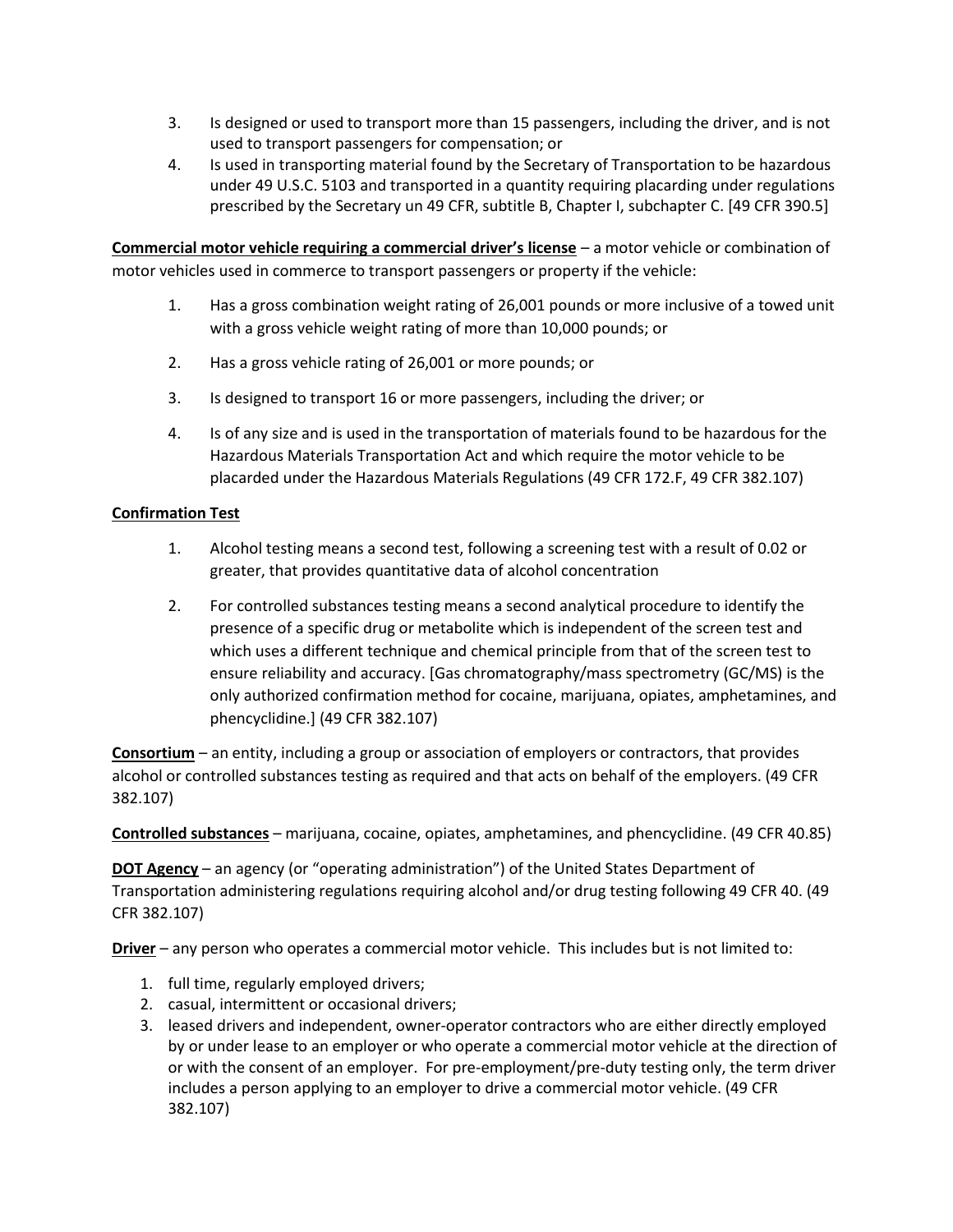**Driving Time** – all time spent at the driving controls of a commercial motor vehicle. (49 CFR 395.2)

**Drugs** – the same as controlled substances above.

**Employer** – any person (including the United States, a State, District of Columbia, or a political subdivision of a State) who owns or leases a commercial motor vehicle or assigns persons to operate such a vehicle. The term employer includes an employer's agents, officers, and representatives. (49 CFR 382.107)

**Medical Review Officer (MRO)** – a licensed physician (Medical Doctor or Doctor of Osteopathy); or a licensed or certified psychologist, social worker, or employee assistance professional; or an addiction counselor (certified by the National Association of Alcoholism and Drug Abuse Counselors Certification Commission or by the International Certification Reciprocity Consortium/Alcohol & Other Drug Abuse) that is responsible for receiving laboratory results generated by an employer's drug-testing program who has knowledge of substance abuse disorders and has the appropriate medical training to interpret and evaluate an individual's confirmed positive test result together with his or her medical history and any other relevant biomedical information. The MRO is selected by the University. (49 CFR 40.3)

**On Duty Time** – all time from the time a driver begins to work or is required to be in readiness to work until he or she is relieved from work and all responsibility for performing work. (49 CFR 395.2). On duty time shall include:

- 1. All-time at a carrier or shipper plant, terminal facility, or other property, or on any public property, waiting to be dispatched, unless the driver has been relieved from duty by the motor carrier;
- 2. All-time inspecting, servicing or conditioning any commercial motor vehicle at any time;
- 3. All driving time as defined in the term driving time above;
- 4. All-time, other than driving time, in or upon any commercial motor vehicle except time spent resting in a sleeper berth;
- 5. All-time loading or unloading a commercial motor vehicle, supervising or assisting in the loading or unloading, attending a commercial motor vehicle being loaded or unloaded, remaining in readiness to operate the commercial motor vehicle, or in giving or receiving receipts for shipments loaded or unloaded;
- 6. All-time repairing, obtaining assistance, or remaining in attendance upon a disabled commercial motor vehicle;
- 7. All-time spent providing a breath sample or urine specimen, including travel time to and from the collection site, to comply with the random, reasonable suspicion, post-accident, or follow-up testing required by 49 CFR 382 when directed by a motor carrier; or
- 8. Performing any other work in the capacity, employ, or service of, a motor carrier; and
- 9. Performing any compensated work for a person who is not a motor carrier.

**Performing a safety-sensitive function** – a driver is considered to be performing a safety-sensitive function during any period in which he or she is performing, ready to perform, or immediately available to perform any safety-sensitive functions. (49 CFR 382.107)

#### **Refuse to submit (to an alcohol or controlled substances test)** – that a driver: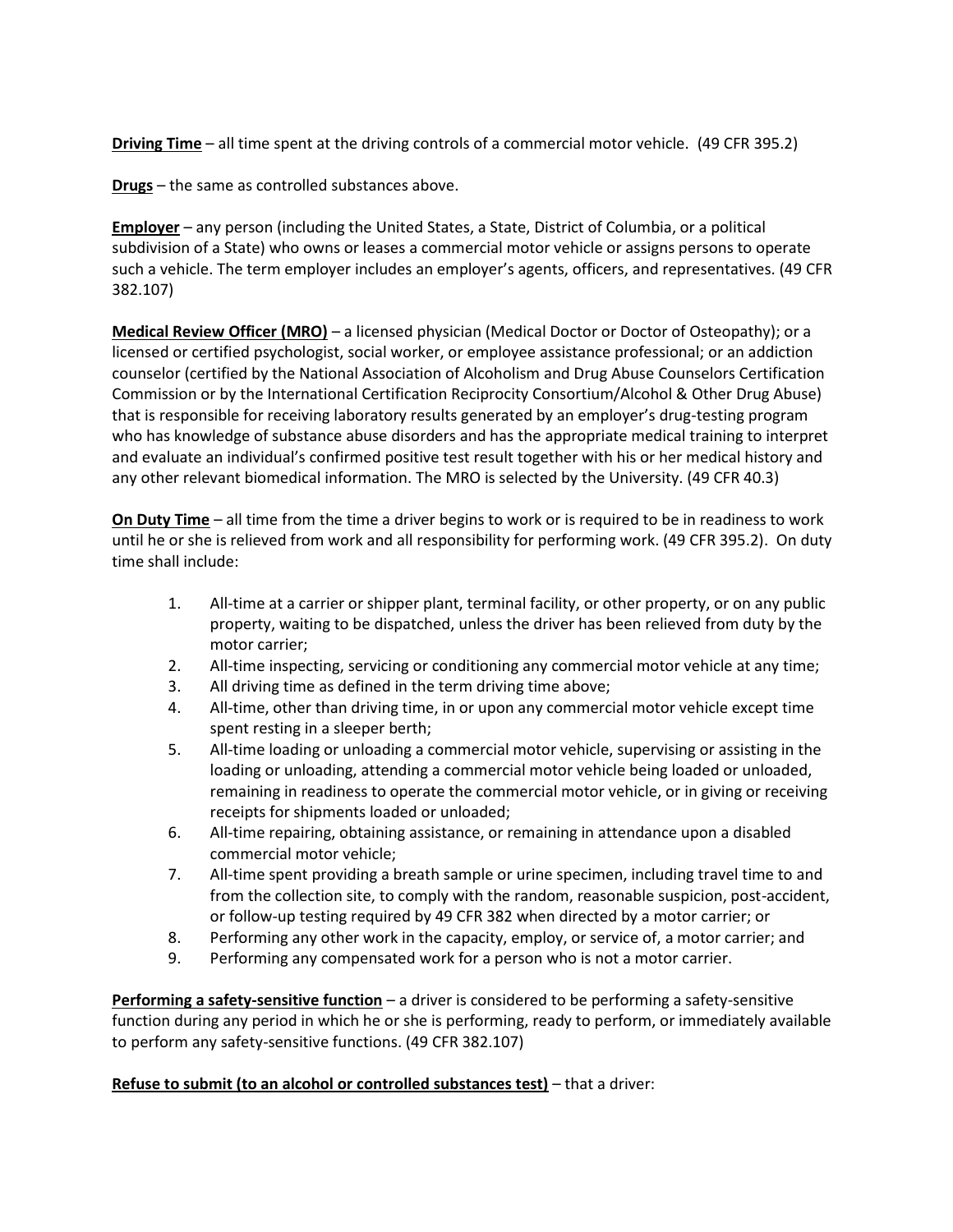- 1. Fail to appear for any test (except a pre-employment test) within a reasonable time, as determined by the employer, consistent with applicable DOT agency regulations, after being directed to do so by the employer. This includes the failure of an employee to appear for a test when called by a Consortium/Third-Party Administrator (C/TPA);
- 2. Failure to remain at a testing site until the testing process is complete. Provided, that an employee who leaves the testing site before the testing process commences for a preemployment test is not deemed to have refused to test;
- 3. In the case of a directly observed or monitored collection in a drug test, fails to permit the observation or monitoring of the driver's provision of a specimen;
- 4. Fails to provide adequate breath for testing without a valid medical explanation after he or she has received notice of the requirement for breath testing,
- 5. Fails to provide adequate urine for controlled substances testing without a valid medical explanation after he or she has received notice of the requirement for urine testing, or
- 6. Fails or declines to take a second test the employer or collector has directed the driver to take;
- 7. Fails to undergo a medical examination or evaluation, as directed by the MRO as part of the verification process, or as directed by the DER under 49 CFR 10.193 (d). In the case of a pre-employment drug test, the employee has deemed to have refused to test on this basis only if the pre-employment test is conducted following a contingent offer of employment.
- 8. Engages in conduct that obstructs the testing; or
- 9. It is reported by the MRO as having a verified adulterated or substituted test result. (49 CFR 382.107)

**Safety-sensitive function** – any of those on-duty functions outlined in on-duty time job duties, paragraphs (1) through (6), above. (49 CFR 382.107)

#### **Screening test (also known as initial test)**:

- 1. In alcohol testing, means an analytical procedure to determine whether a driver may have a prohibited concentration of alcohol in his or her breath or saliva specimen.
- 2. In controlled substance testing, means an immunoassay screen to eliminate "negative" urine specimens from further analysis or to identify a specimen that requires additional testing for the presence of drugs. (49 CFR 382.107)

**Substance abuse professional** – a licensed physician (Medical Doctor or Doctor of Osteopathy); or a licensed or certified psychologist, social worker, or employee assistance professional; or an addiction counselor (certified by the National Association of Alcoholism and Drug Abuse Counselors Certification Commission or by the International Certification Reciprocity Consortium/Alcohol & Other Drug Abuse).

All must have knowledge of and clinical experience in the diagnosis and treatment of alcohol and controlled substance-related disorders. This person evaluates employees who have violated a DOT drug and alcohol regulation and makes recommendations concerning education, treatment, follow-up testing, and after-care. (49 CFR 40.3)

#### III. Application of this Procedure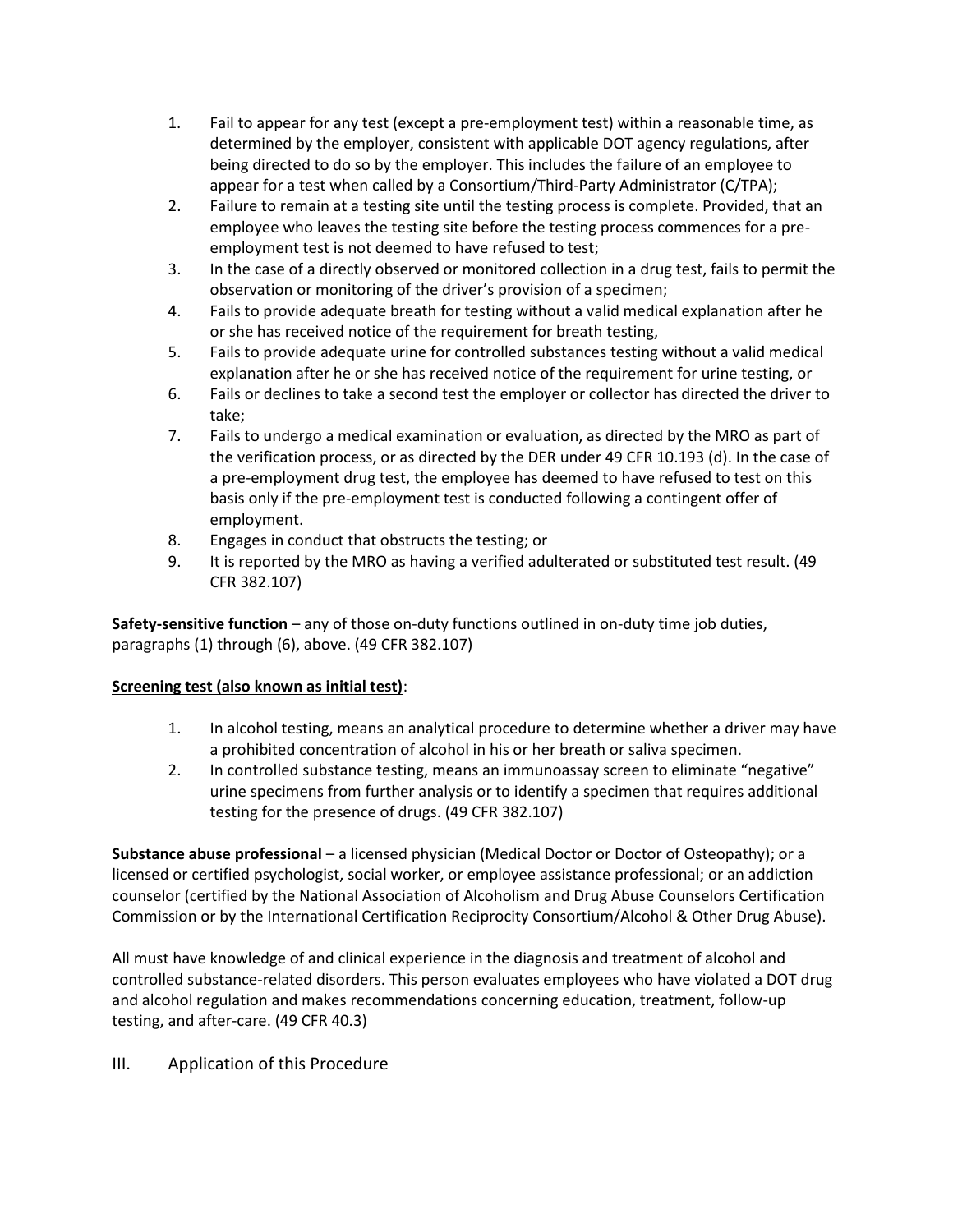This procedure covers all University personnel who are required to drive commercial motor vehicles as part of their job. (See definitions of 'driver', 'commercial motor vehicle', and other terms used in this document.)

- IV. Drug and Alcohol Use and Testing
	- A. Compliance with this procedure as a condition of employment for employees that are designated to be driving a CMV or may need to drive a CMV during employment

Compliance and participation in this procedure is a condition of employment or appointment as a volunteer in any position that requires a UNC employee, student employee, or volunteer to drive a commercial motor vehicle.

B. Regulations Cited in this Procedure

The citations in parentheses or brackets after paragraphs in this procedure denotes the specific paragraph and section location of the information in Title 49 of the Code of Federal Regulations (49 CFR).

C. Required Driver Conduct

#### **ALCOHOL**

- 1. No Driver shall:
	- a. Use alcohol, as defined in 49 CFR 382.107, or be under the influence of alcohol, within 4 hours before going on duty or operating, or having physical control of, a commercial motor vehicle; or
	- b. Use alcohol, be under the influence of alcohol, or have any measured alcohol concentration or detected presence of alcohol, while on duty, or operating, or in physical control of a commercial motor vehicle; or
	- c. Be on duty or operate a commercial motor vehicle while the driver possesses wine of not less than one-half of one per centum of alcohol by volume, beer as defined in 26 U.S.C. 5052(a), of the Internal Revenue Code of 1954, or distilled spirits as defined in Section 5002(a)(8), of such code. However, this does not apply to possession of wine, beer, or distilled spirits which are:
		- i. Manifested and transported as part of a shipment; or
		- ii. Possessed or used by bus passengers. (49 CFR 392.5)
- 2. Concentration: No driver shall report for duty or remain on duty requiring the performance of safety-sensitive functions while having an alcohol concentration of 0.04 or greater. (49 CFR 382.201)
- 3. On Duty Use: No driver shall use alcohol while performing safety-sensitive functions. (49 CFR 382.205)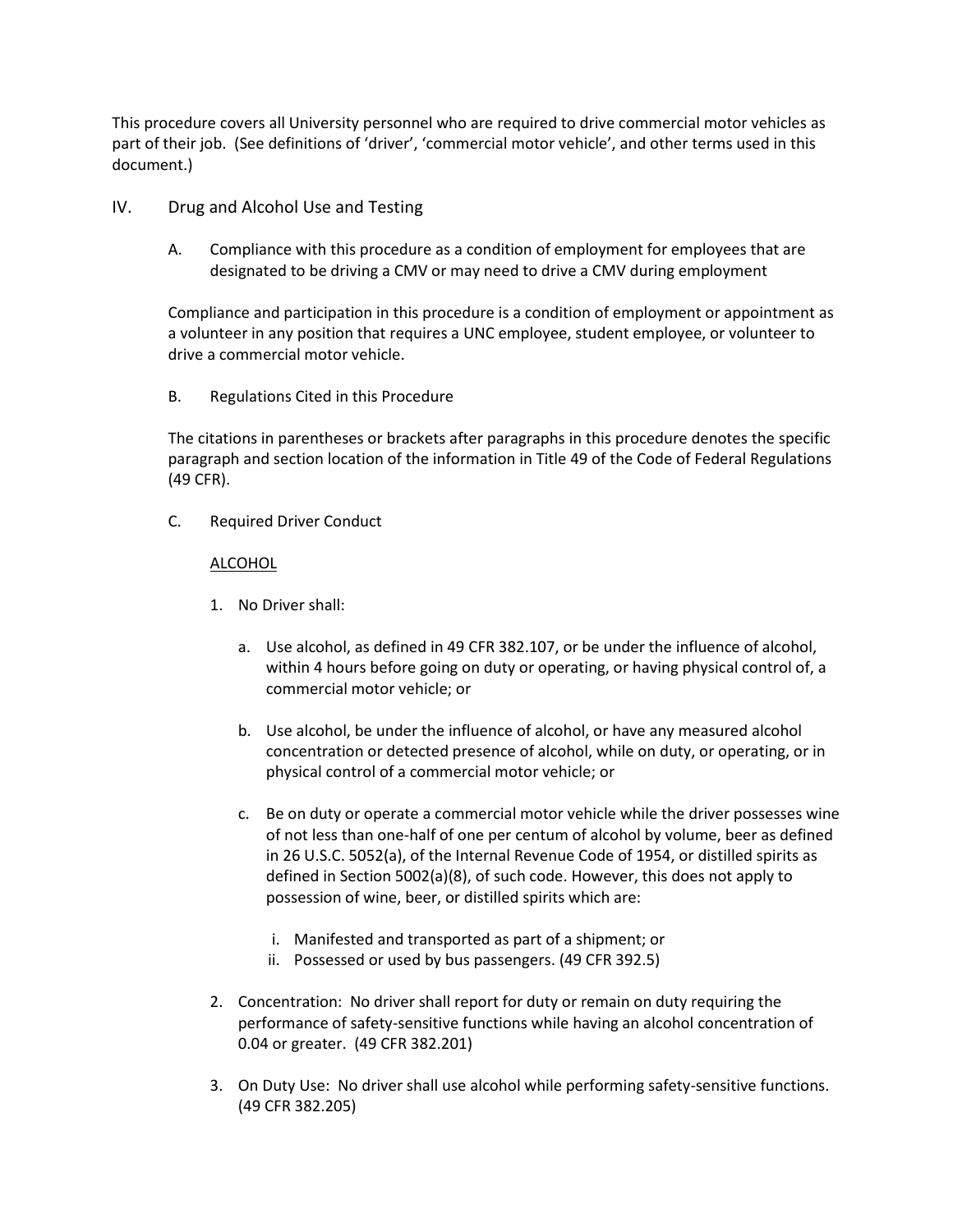- 4. Pre-duty Use: No driver shall perform safety-sensitive functions within four hours after using alcohol. (49 CFR 382.207)
- 5. Use following an Accident: No driver required to take a post-accident alcohol test shall use alcohol for eight hours following the accident, or until he or she undergoes a post-accident alcohol test, whichever occurs first. (49 CFR 382.209)

#### CONTROLLED SUBSTANCES

- 1. Use: No driver shall report for duty or remain on duty requiring the performance of safety-sensitive functions when the driver uses any controlled substance, except when the use is pursuant to the instructions of a physician who has advised the driver that the substance does not adversely affect the driver's ability to safely operate a commercial motor vehicle. The University/ employing department/supervisor may require a driver to inform them of any therapeutic drug use. (49 CFR 382.213)
- 2. Testing: No driver shall report for duty, remain on duty, or perform safety-sensitive function if the driver tests positive for controlled substances. (49 CFR 382.215)

#### REFUSAL TO SUBMIT TO A REQUIRED ALCOHOL OR CONTROLLED SUBSTANCES TEST

No driver shall refuse to submit to a required post-accident, random, reasonable suspicion, or follow-up alcohol or controlled substances test as described in Section IV. D. (below). (49 CFR 382.211). Refusal to submit to required testing shall result in termination of employment.

#### UNIVERSITY / EMPLOYING DEPARTMENT / SUPERVISOR RESPONSIBILITIES

If the University, Employing Department, or Supervisor has actual knowledge that a driver has participated in any of the prohibited activities in Section IV. C., they shall not permit the driver to drive a commercial motor vehicle or to perform other safety-sensitive functions. (49 CFR 382, 201, 205, 207, 213 and 215)

- D. Required Tests
	- 1. Pre-Employment Testing (Drivers requiring a CDL License)

A controlled substances test will be administered before the first time a driver performs safety-sensitive functions for the University. The driver shall not be allowed to perform safety-sensitive functions unless the driver has received a controlled substances test result from the medical review officer indicating a verified negative test result. [49 CFR 382.301 (a)]

Also, a prospective driver or driver transferee who has performed safety-sensitive functions for any other employer in the past two years is required to complete and sign a consent form authorizing such previous employers to release alcohol and drug testing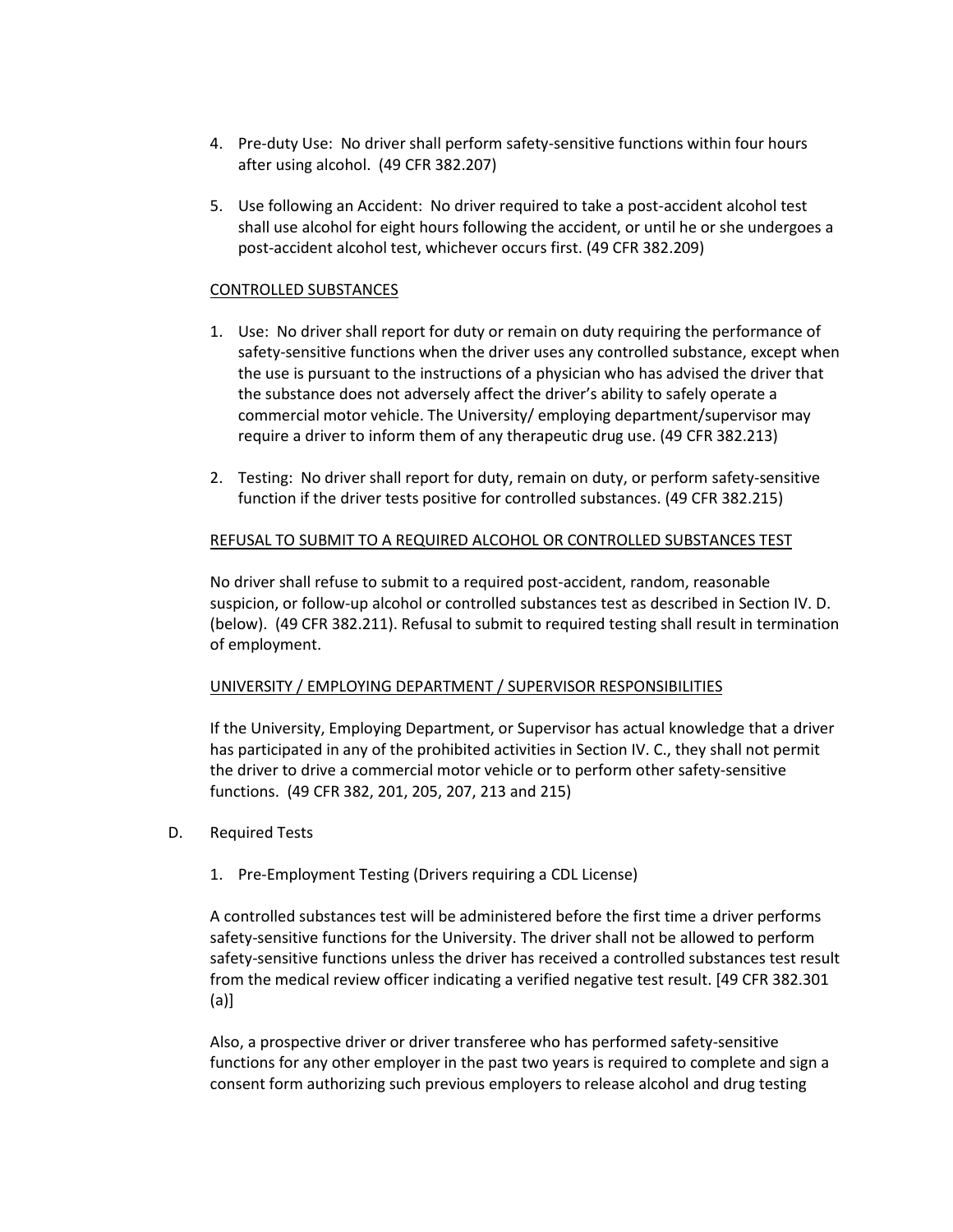information to the University. The specific information to be released includes alcohol test results with a concentration of 0.04 or greater and verified positive drug test results.

The University does not need to administer a controlled substance test if the driver has participated in a suitable drug-testing program with a previous employer within the last 30 days and has a history of verified negative results. However, if the University learns from a previous employer that the prospective driver or driver transferee tested positive for drugs, had an alcohol test result of 0.04 or greater, or refused to be tested, he or she cannot perform safety-sensitive functions until the University has evidence that the driver met all return-to-duty requirements as well as receiving a verified negative result on a pre-employment controlled substances test. [49 CFR 382.301(c) and (d)]

2. Post-Accident Testing

Tests for alcohol and controlled substances will be administered as soon as practicable after an accident involving a commercial motor vehicle to each driver who was performing safety-sensitive functions concerning the vehicle if the accident involved the loss of human life or the driver receives a citation for a moving traffic violation arising from the accident. Testing is required for:

- a) Any human fatality;
- b) Citation to driver and immediate medical treatment away from the scene;
- c) Citation to driver and any vehicle in an accident that is towed.

A driver who is subject to post-accident testing must remain readily available for testing or be deemed to have refused to submit to testing. [49 CFR 382.303 (a)]

If a required alcohol test is not administered within two hours following the accident, the University/supervisor shall prepare and maintain on file a record stating the reasons the test was not promptly administered. If the test is not administered within eight hours following the accident, the University/supervisor shall stop attempts to administer the test and maintain the same record. [49 CFR 382.303 (d)(1)]

If a required controlled substances test is not administered within 32 hours following the accident, the University/supervisor shall stop attempts to administer the test and prepare and maintain on file a record stating the reasons the test was not promptly administered. [49 CFR 382.303 (d)(2)]

The results of a breath or blood test for alcohol, or a urine test for the use of controlled substances, conducted by Federal, state or local officials will meet the requirements of the results of the tests are obtained by the University. [49 CFR 382.303 (g)(1) and (2)]

3. Random Testing

Tests of randomly selected CDL drivers for alcohol and/or controlled substances will be administered periodically. The University's random selection occurs early in each quarter of the calendar year and uses a scientifically valid basis that gives each driver an equal chance of being tested each time selections are done. [49 CFR 382.305 (i)]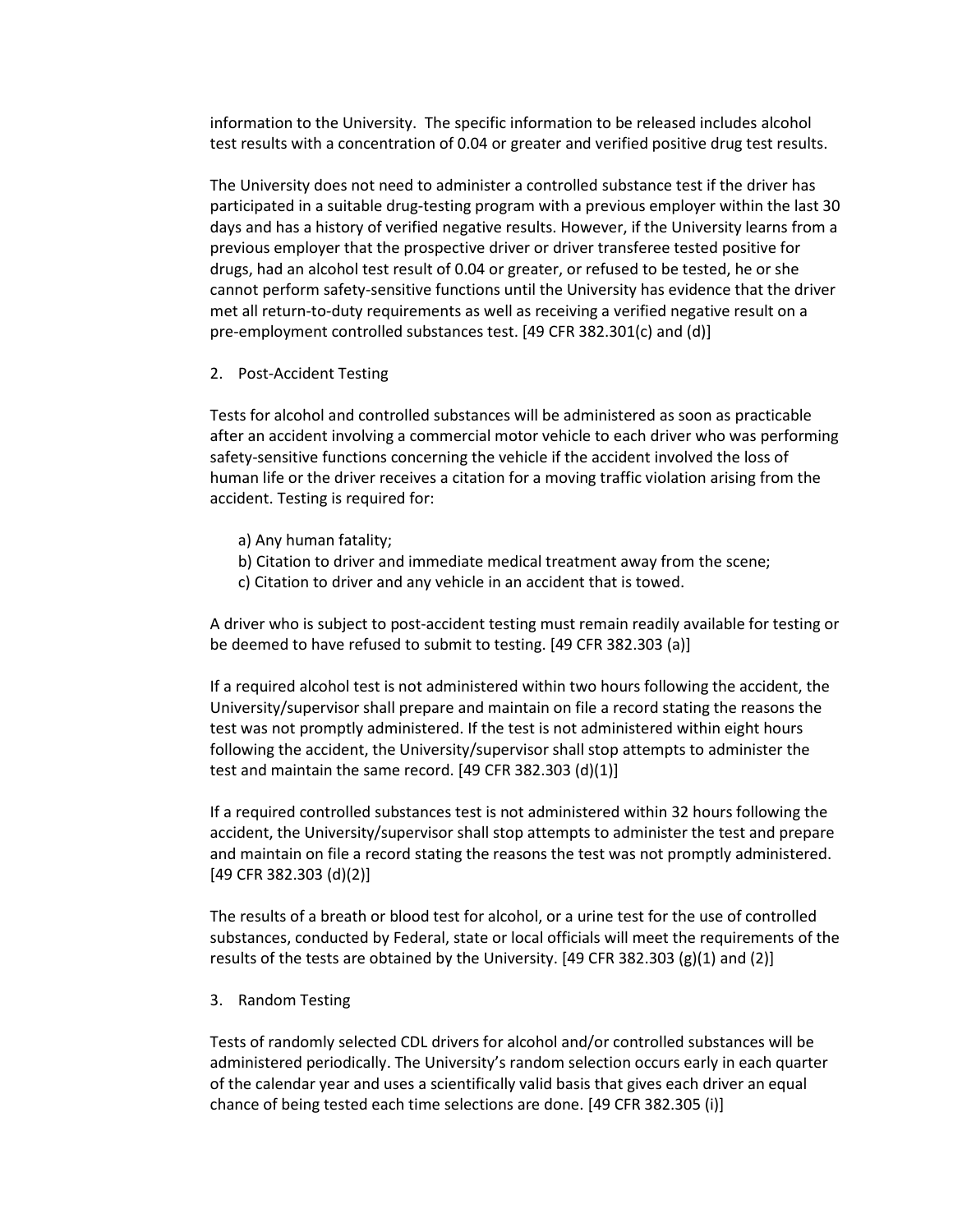A CMV driver shall only be tested for alcohol while the driver is performing safetysensitive functions, just before the driver is to perform safety-sensitive functions, or just after the driver has ceased performing such functions. [49 CFR 382.305(m)]

The minimum annual percentage rate for random alcohol testing currently is 10 percent of the average number of driver positions. The minimum annual percentage rate for random controlled substances testing currently is 50 percent of the average number of driver positions. [49 CFR 382.305 (b)(1) and (2)]

Minimum annual percentage rates for testing may be adjusted each year by the Federal Highway Administration based upon actual test results for the prior year. The minimum annual percentage rate for alcohol testing may vary from 10% to 50%. The minimum annual percentage rate for controlled substances testing may vary from 25% to 50%. [See 49 CFR 382.305(b)(1) and (2) (c), (d), (e), (f), (g) and (h)]

Random alcohol and controlled substances tests are unannounced. Each CDL driver who is notified of random selection shall go to the test site as soon as possible. [49 CFR 382.305(k) and (l)]

4. Reasonable Suspicion Testing

Tests for alcohol and/or controlled substances are administered when there is reasonable suspicion to believe that a driver has violated the prohibitions in D. above concerning alcohol and/or controlled substances (except that for the possession of alcohol in D. 1. above). The determination that reasonable suspicion exists must be made by a UNC Police Officer based on specific, contemporaneous, articulable observations concerning the appearance, behavior, speech or body odors of the driver. The observations may include indications of the chronic and withdrawal effects of controlled substances. [49 CFR 382.307 (a), (b) and (c)]

Alcohol testing may be done only if the observations above are made while the driver is performing safety-sensitive functions, just before the driver is to perform safety-sensitive functions, or just after the driver has stopped performing such functions. [49 CFR 382.307 (d)]

If a required alcohol test is not administered within two hours following the determination of reasonable suspicion, the University/employing department/supervisor shall prepare and maintain on file a record stating the reasons the alcohol test was not promptly administered. If it is not administered within eight hours following the determination of reasonable suspicion, the University/employing department/supervisor shall stop attempts to administer an alcohol test and shall record the reasons for not administering the test. [49 CFR 382.307 (e) (1)]

Even in the absence of a reasonable suspicious alcohol test, no driver shall report for duty or remain on duty requiring the performance of safety-sensitive functions while the driver is under the influence of or impaired by alcohol, as shown by the behavioral, speech and performance indicators of alcohol misuse. The University/ employing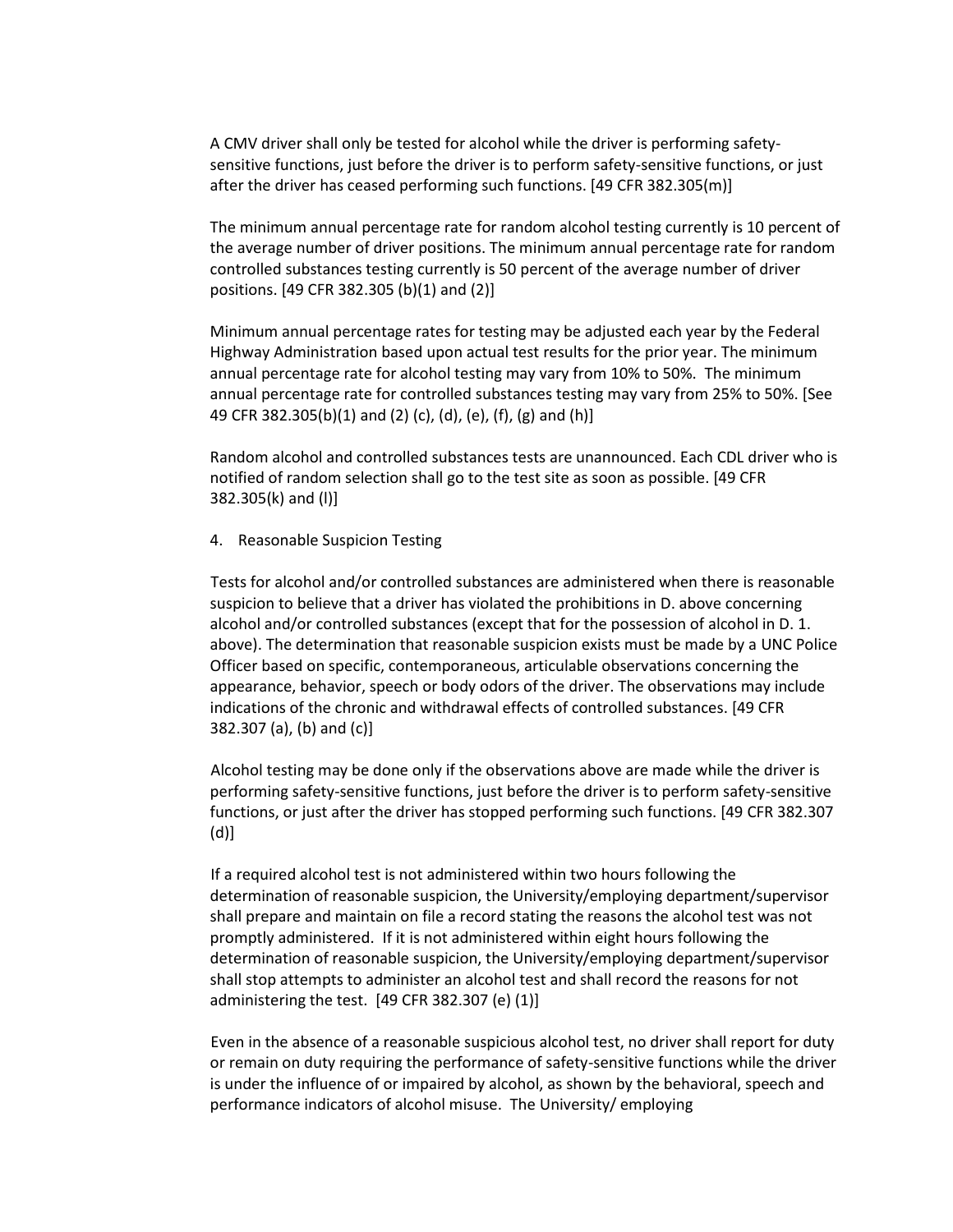department/supervisor cannot permit the driver to perform safety-sensitive functions until an alcohol test is administered and the driver's alcohol concentration measures less than 0.02, or twenty-four hours have elapsed following the determination that there is reasonable suspicion to believe that the driver has violated the prohibitions concerning the use of alcohol. [49 CFR 382.307 (e) (2) (i) and (ii)]

A written record is to be made of the observations leading to an alcohol and/or controlled substance reasonable suspicion test and signed by the supervisor or University official who made the observations, within 24 hours of the observed behavior or before the results of the test(s) are released, whichever is earlier. [49 CFR 382.307 (f)]

5. Return-to-Duty Testing

Tests for alcohol and/or controlled substances have to be administered before a driver can return to duty requiring the performance of a safety-sensitive function after the driver has engaged in conduct prohibited in C. above. The driver shall undergo a return-to-duty alcohol test with a result indicating an alcohol concentration of less than 0.02 and/or a return-to-duty controlled substances test with a verified negative result. [49 CFR 40 Subpart O]

6. Follow-up Testing

Follow-up tests have to be administered following a determination under F.5 below that a driver needs assistance to resolve problems associated with alcohol misuse and/or use of controlled substances. The Department of Environmental Health and Safety will ensure that the driver is subject to unannounced follow-up alcohol and/or controlled substances testing as directed by a substance abuse professional following F. 5. below [49 CFR 40 Subpart O].

- E. Procedures for Testing
	- 1. Notice

Before performing an alcohol or controlled substances test, the University/supervisor shall notify the driver that the test is required [49 CFR 382.113].

2. Testing Methods

Alcohol testing is conducted at Ergomed with an evidential breath-testing device operated by a certified breath alcohol technician.

Controlled substances testing is performed by analysis of a urine specimen at a certified laboratory. All specimens undergo an initial screen, followed by GC/MS confirmation of all positive screen results. Split urine samples are used so that a driver can request a second test if desired. All controlled substance test results are reviewed by a Medical Review Officer (MRO) before they are reported to the University. The MRO will contact the driver before reporting the results to the University if there are any questions. If the driver can't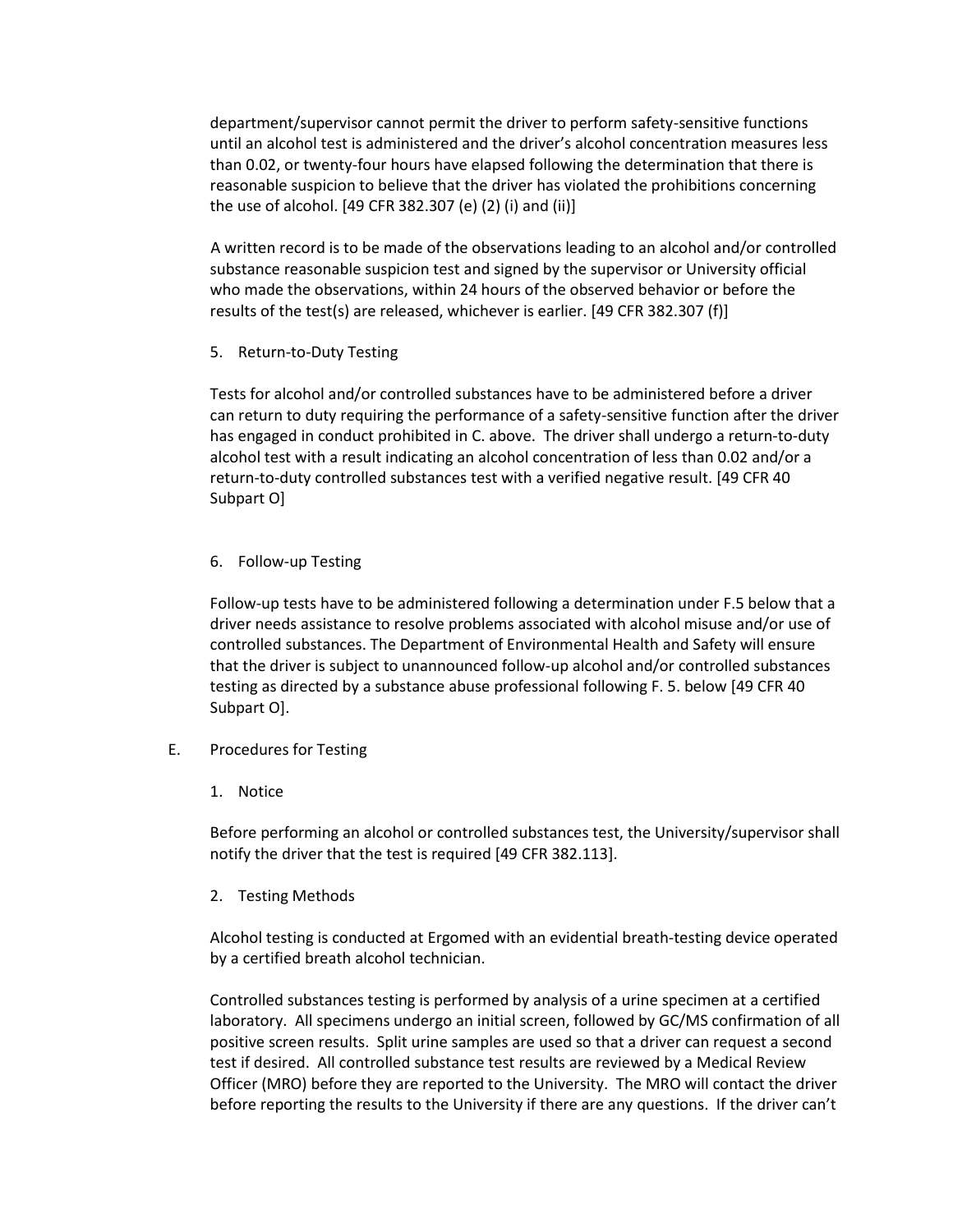be contacted within 72 hours, the MRO will contact the University and request they attempt to contact the driver. UNC will attempt to inform the driver to call the MRO within 72 hours. If the driver doesn't contact the MRO within three days, the driver is then reported as unfit for duty.

3. Compliance with test procedure

All alcohol and controlled substances testing will comply with the procedures in 49 CFR 40: "Procedures for Transportation Workplace Drug and Alcohol Testing Programs" [CFR 49 40.85].

4. Drug Testing

Drivers will be tested for marijuana, cocaine, opiates, amphetamines, and phencyclidine or as otherwise specified in the regulations [49 CFR 40.85].

Ergomed shall have a clear and well-documented procedure for collection, shipment, and accessioning of urine specimens; be sure at all times; use chain of custody procedures to maintain control and accountability of specimens, and have a quality assurance program which covers all aspects of the testing process [49 CFR 40 Subpart F].

An MRO shall review the interpret confirmed positive test results. In carrying out this responsibility, the MRO shall examine alternate medical explanations. Before making a final decision to verify a positive test result for a driver, the MRO shall allow the driver to discuss the test result. Such contact is confidential [49 CFR 40 Subpart G].

5. Alcohol Testing

Screening and confirmation tests shall use DOT-certified breath testing devices. The breath alcohol technician shall be trained to proficiency in the operation of the evidential breath testing device. To be used, an evidential breath testing device shall have a quality assurance plan developed by the manufacturer [49 CFR 40 Subpart J].

If the result of the screening test is an alcohol concentration of 0.02 or greater, a confirmation test shall be performed after a 20-minute wait [49CFR 40 Subpart L and M].

- F. Consequences for Drivers Engaging in Substance Use-Related Conduct (All CMV Drivers)
	- 1. Removal from safety-sensitive functions

A driver who has engaged in conduct prohibited in C. above is not permitted to perform safety-sensitive functions, including driving a commercial motor vehicle, except as provided in F.5. below [49 CFR 382.501 (a) and (b)].

2. Required evaluation and testing

A driver who has engaged in conduct prohibited in C. above must undergo evaluation by a substance abuse professional, pass return-to-work testing, and satisfy any other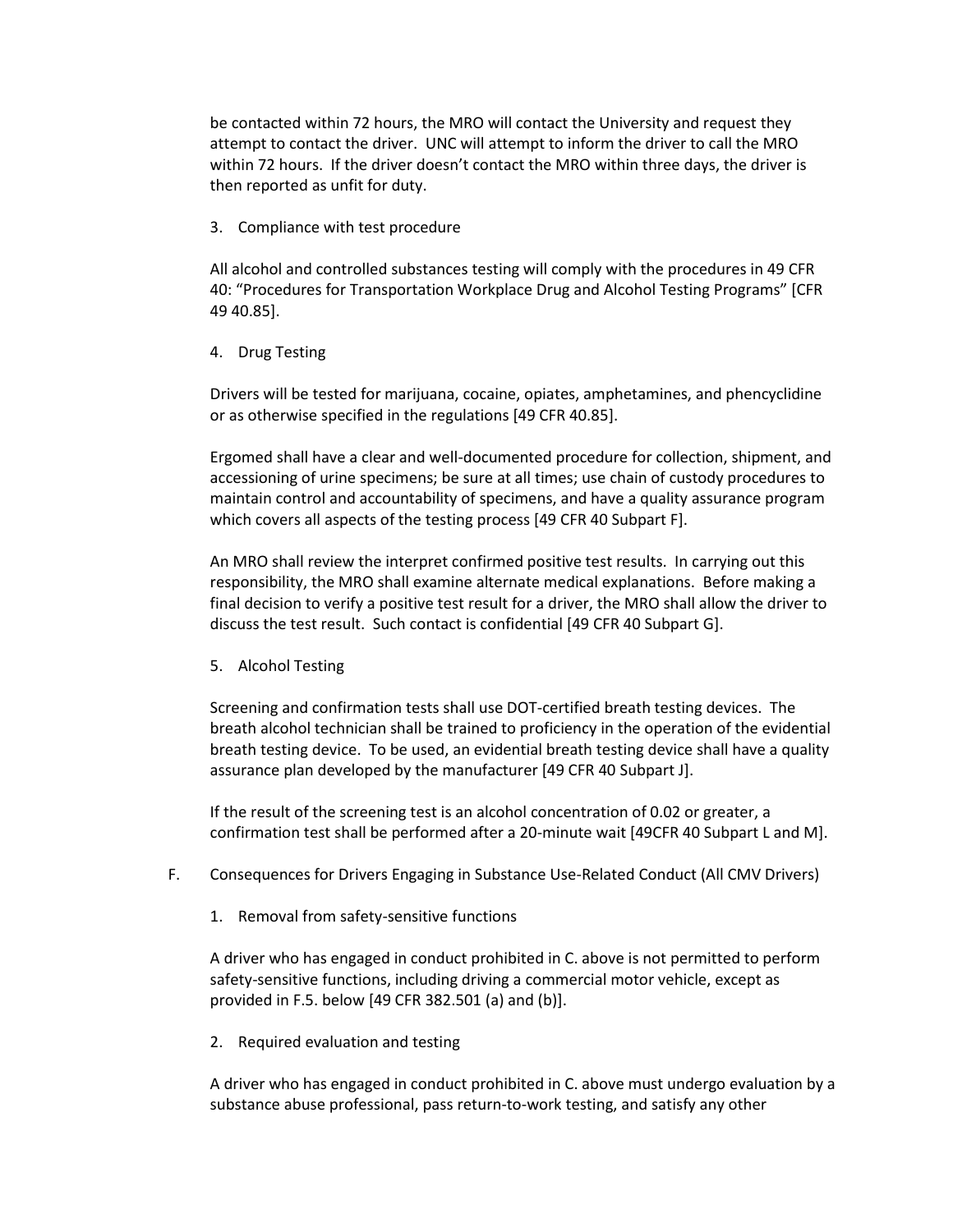requirements of F.5. below before again being permitted to perform safety-sensitive functions, including driving a commercial motor vehicle (49 CFR 382.503).

#### 3. Other alcohol-related conduct

A driver tested under the provisions of D. above who is found to have an alcohol concentration between 0.02 and 0.039 is not permitted to perform or continue to perform safety-sensitive functions, including driving a commercial motor vehicle, for at least 24 hours following administration of the test (49 CFR 382.505).

4. Federal penalties

If a driver, a supervisor, or the University violates the requirements of F.1., 2. or 3. above, they are subject to the civil and/or criminal penalty provision of Title 49 United States Code 521 (b).

5. Referral, evaluation, and treatment

A driver who has engaged in conduct prohibited in C. above shall be advised by the University Employee Assistance Program of the resources available to the driver in evaluating and resolving problems associated with the misuse of alcohol and use of controlled substances, including the names, addresses and telephone numbers of substance abuse professionals and counseling and treatment programs. The driver shall be evaluated by a substance abuse professional (SAP) who shall determine what assistance if any, the driver needs in resolving problems associated with alcohol misuse and controlled substances use (49 CFR 40.281).

Before a driver returns to duty requiring the performance of safety-sensitive functions after engaging in conduct prohibited in C. above, the driver shall undergo a return-to-duty alcohol test with a result indicating an alcohol concentration of less than 0.02 if the conduct involved alcohol, or a controlled substances test with a verified negative result if conduct involved a controlled substance (49 CFR 40.305).

A driver identified as needing assistance in resolving problems associated with alcohol misuse or controlled substances use shall be:

- a. Evaluated by a substance abuse professional to determine that the driver has properly followed any rehabilitation program prescribed above
- b. Subject to unannounced follow-up alcohol and controlled substances tests administered by the employer following the driver's return to work in a safetysensitive position. The number and frequency of such follow-up testing shall be as directed by the substance abuse professional and shall consist of at least six tests in the first 12 months following the driver's return to duty. The University/employing department/supervisor may direct the driver to undergo return-to-duty and followup testing for both alcohol and controlled substances, if the substance abuse professional determines that such testing is necessary for that particular driver (49 CFR 40.307(d)).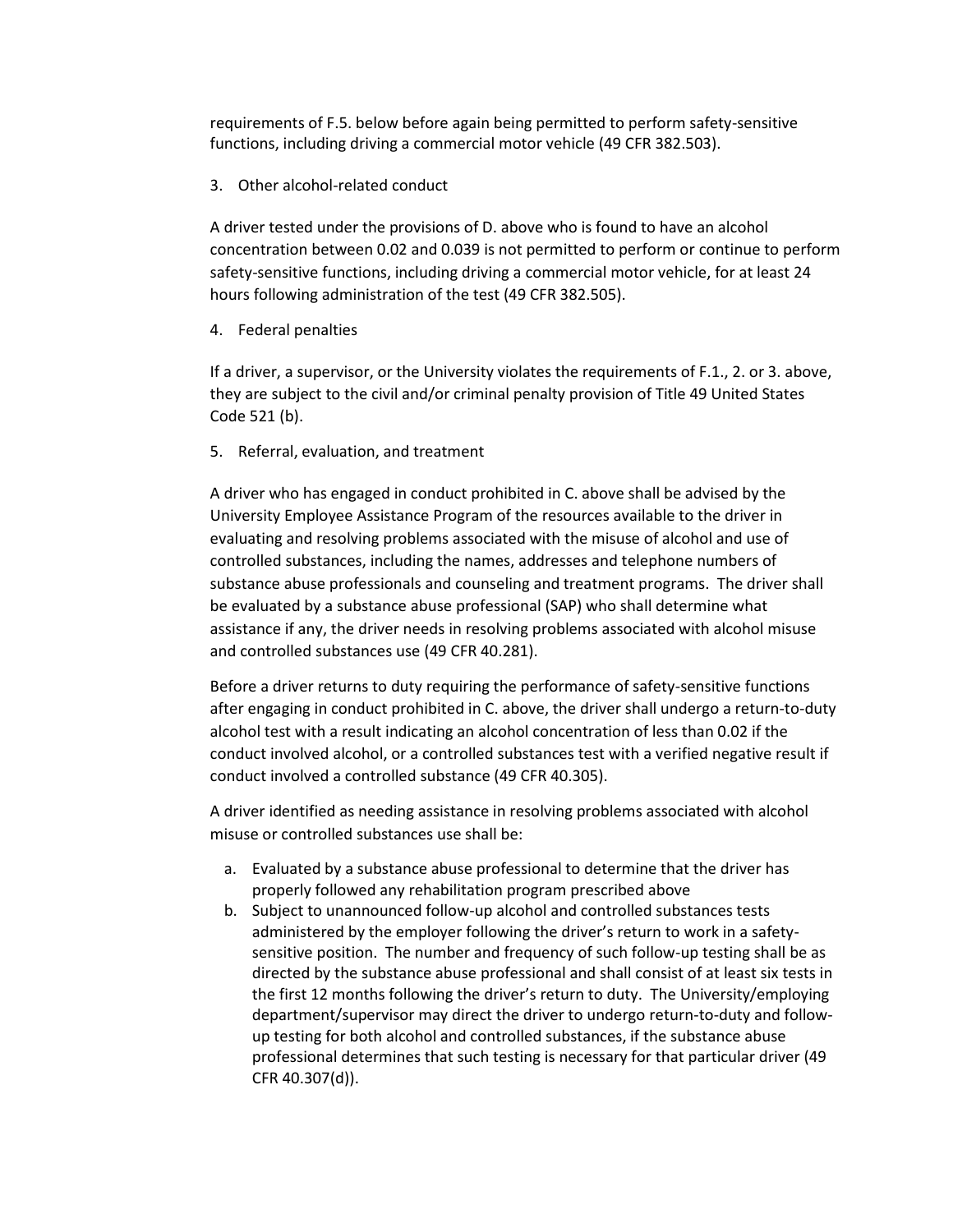Follow-up testing shall not exceed 60 months from the date of the driver's return to duty. The substance abuse professional may terminate the requirement for follow-up testing at any time after the first six tests have been administered if the substance abuse professional determines that such testing is no longer necessary (49 CFR 40.307(d)(2)).

6. Warnings and disciplinary actions

The University/employing department/supervisor may issue warning(s) to the driver and, if appropriate, recommend issuance of disciplinary action(s) for the driver, up to and including dismissal from employment.

7. Family Medical Leave Act (FMLA)

If the substance abuse professional determines in F.5. above that the assistance required by the driver includes treatment, the driver may be allowed to use benefits provided under the FMLA. Specific benefits under the FMLA differ based upon the type of appointment and other factors. Interested persons should contact the Human Resources Department for further information.

8. Americans with Disabilities Act (ADA)

After evaluation by the substance abuse professional in D.5. above, a driver may request that the employer make reasonable accommodations for the driver under ADA. It is the responsibility of the driver to show a condition that qualifies him/her under ADA. An active user is not protected under ADA, but the employer must accommodate if requested.

The employing department and the Office of Equal Opportunity and Diversity will review requests for accommodation to determine if the driver's condition qualifies under ADA. If the condition does qualify under ADA, the University/Office of Equal Opportunity and Diversity will then determine whether a reasonable accommodation can be made in a particular situation.

- G. Handling of Test Results, Records Retention and Confidentiality
	- 1. Retention of Records

The Environmental Health and Safety Department and Human Resource Department shall maintain records of its alcohol misuse and controlled substances use prevention program in a separate and secure location with controlled access. Records associated with alcohol test results indicating an alcohol content of 0.02 or greater, verified positive controlled substances test results, refusals to take required alcohol and/or controlled substances tests, calibration documentation, driver evaluations, and referrals and a copy of each annual calendar year summary will be maintained for a minimum of five years.

Records of negative and canceled controlled substances test results and alcohol test results with a concentration of less than 0.02 shall be maintained for a minimum of one year (49 CFR 382.401 (a) and (b)).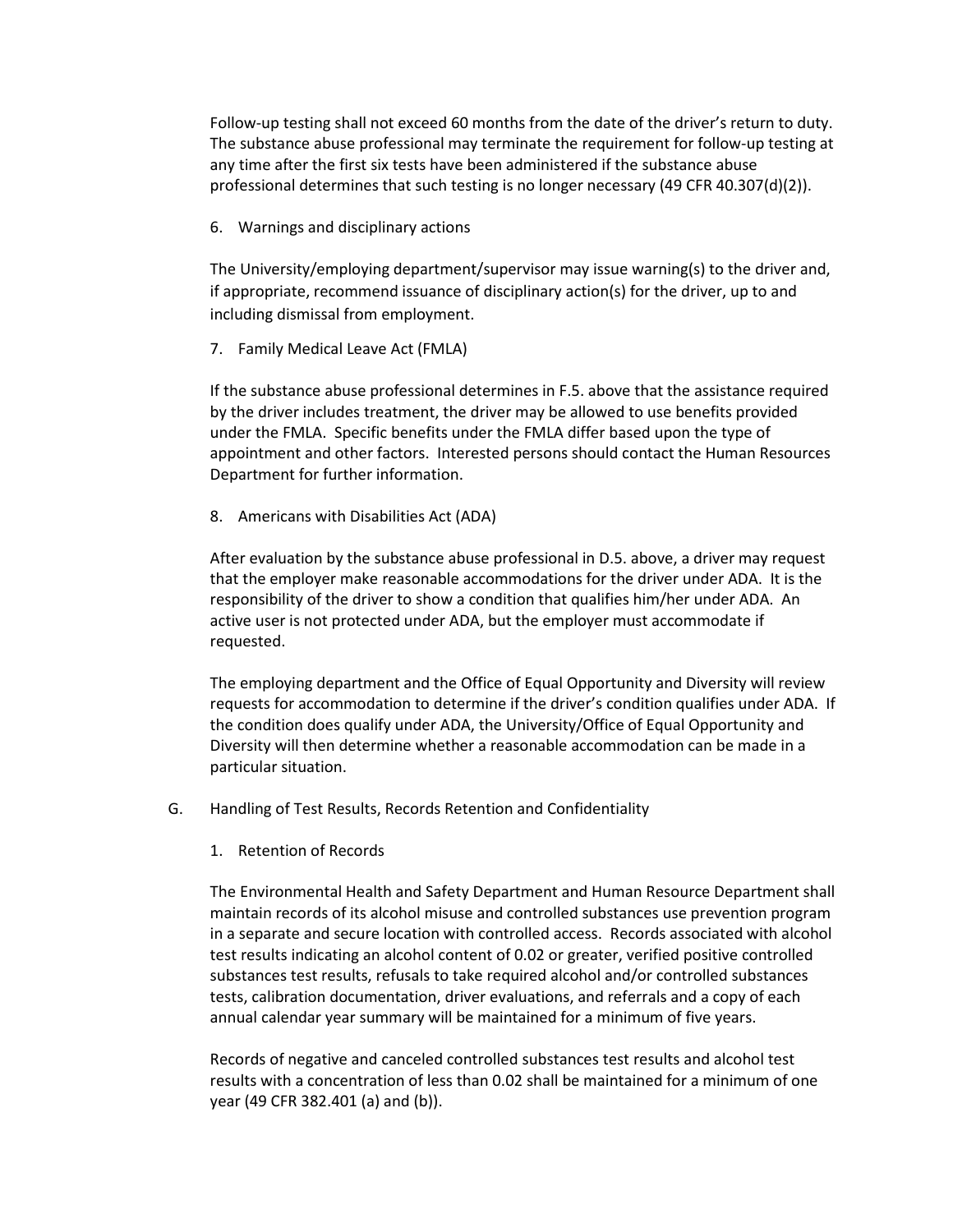2. Reporting of Results

The Environmental Health and Safety Department and/or Human Resource Department shall prepare and maintain a summary of the results of its alcohol and controlled substances testing program performed during the previous calendar year when requested by the Secretary of Transportation, and DOT agency, or any State or local officials with regulatory authority over the University or any of its drivers (49 CFR 382.402 (a)).

3. Access to Records

The University will not release driver information that is contained in records required to be maintained in G.1. above, except as required by law or expressly authorized or required in G.2. above. A driver is entitled, upon written request to the Human Resource Department, to obtain copies of any records pertaining to the driver's use of alcohol or controlled substances, including any records pertaining to his/her alcohol or controlled substances tests. Records shall be made available to a subsequent employer only upon receipt of a written request from a driver. Disclosure to a subsequent employer is permitted only as expressly authorized by the terms of the driver's request (49 CFR 382.405 (a), (b) and (f)).

4. Medical review officer record retention for controlled substances

The medical review officer shall maintain all dated records and notifications, identified by individual, for a minimum of five years for verified positive controlled substances test results and a minimum of one year for negative and canceled controlled substances test results.

Except as required by law, no person may obtain the individual controlled substances test results retained by a medical review officer, and the medical review officer shall not release the individual controlled substances test results of any driver to any person, without first obtaining a specific, written authorization from the tested driver (49 CFR 382.409 (a), (b) and (c)).

5. University Notifications

The University shall notify a driver of the results of pre-employment-controlled substances to test if the driver requests such results within 60 calendar days of being notified of the disposition of the employment application. The Human Resources Department will notify a driver of the results of random, reasonable suspicion and post-accident tests for alcohol and controlled substances. If the controlled substances test results are verified positive, the driver shall also be informed of which controlled substance or substances were verified as positive (49 CFR 382.411 (a)).

6. Release of alcohol and controlled substances test information by previous employers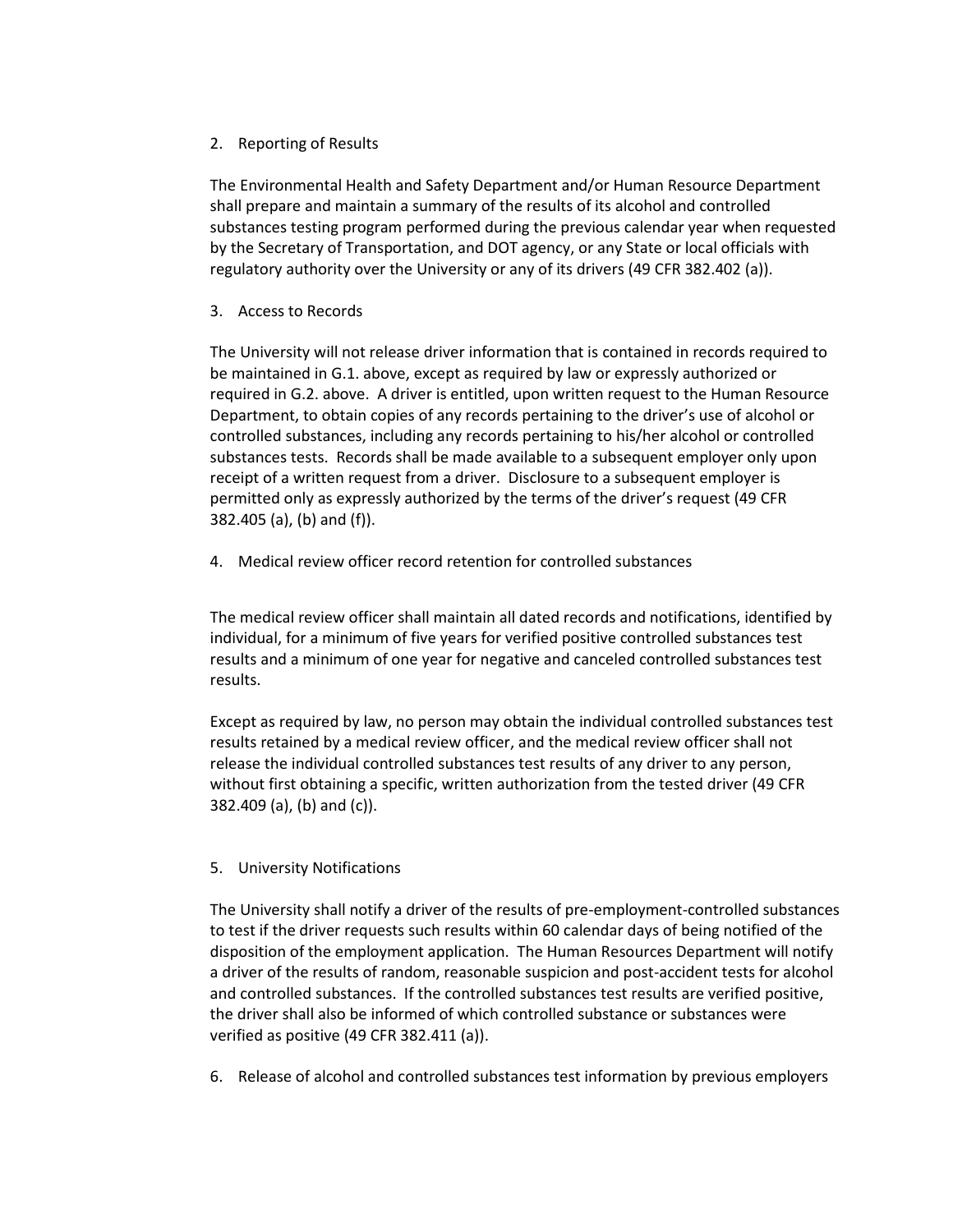The University/supervisor may obtain, pursuant to a driver's written consent, any of the information concerning the driver which is maintained under 49 CFR 382.401 by the driver's previous employers (49 CFR 40.25).

The University/supervisor has to obtain, pursuant to a driver's consent, information on the driver's alcohol tests with concentration results of 0.04 or greater, positive controlled substances test results, and refusals to be tested, within the preceding two years, which are maintained by the driver's previous employers (49 CFR 40.25 (b)).

The information in the paragraph directly above must be obtained and reviewed by the University/supervisor no later than 30 calendar days after the first time a driver performs safety-sensitive functions for the University if it is not feasible to obtain the information before the driver performing safety-sensitive functions. The driver is not permitted to perform safety-sensitive functions after 30 days if the information is not obtained. The University/supervisor must still obtain the information even if the driver stops performing safety-sensitive function before the 30-calendar day period expires (49 CFR 40.25 (d)).

The University/supervisor must provide to each of the driver's employers within the two preceding years the driver's specific, written authorization for release of the information (49 CFR 40.25 (a) (e) (f)).

The University/supervisor cannot use a driver to perform safety-sensitive functions if the University/supervisor obtains information on the driver's alcohol test with a concentration of 0.04 or a, verified positive controlled substances test result, or refusal to be tested, by the driver, without obtaining information on a subsequent substance abuse professional evaluation and/or determination and compliance with return-to-duty testing (49 CFR 40.25 (5) (e)).

H. Driver Responsibilities

The responsibilities of a covered driver include:

- 1. Fully complying with the conduct required in C. above
- 2. Promptly reporting to the testing site and undergoing all required alcohol and/or controlled substances test
- 3. Providing adequate breath and/or urine samples for all required alcohol and/or controlled substances tests
- 4. Authorizing the release of alcohol and controlled substances testing results by previous employers (new driver hires and transfers only)
- 5. Signing a certification that he/she has received a copy of the procedure
- 6. Meeting all return-to-work requirements and stipulations after engaging in conduct prohibited in C. above.
- 7. Not performing any safety-sensitive functions after engaging in conduct prohibited in C. above until all return-to-work requirements have been met.
- 8. Demonstrating that his/her condition warrants consideration for leave under FMLA while undergoing prescribed treatments, and
- 9. Showing that his/her condition qualifies him/her for accommodation under the Americans with Disabilities Act (ADA).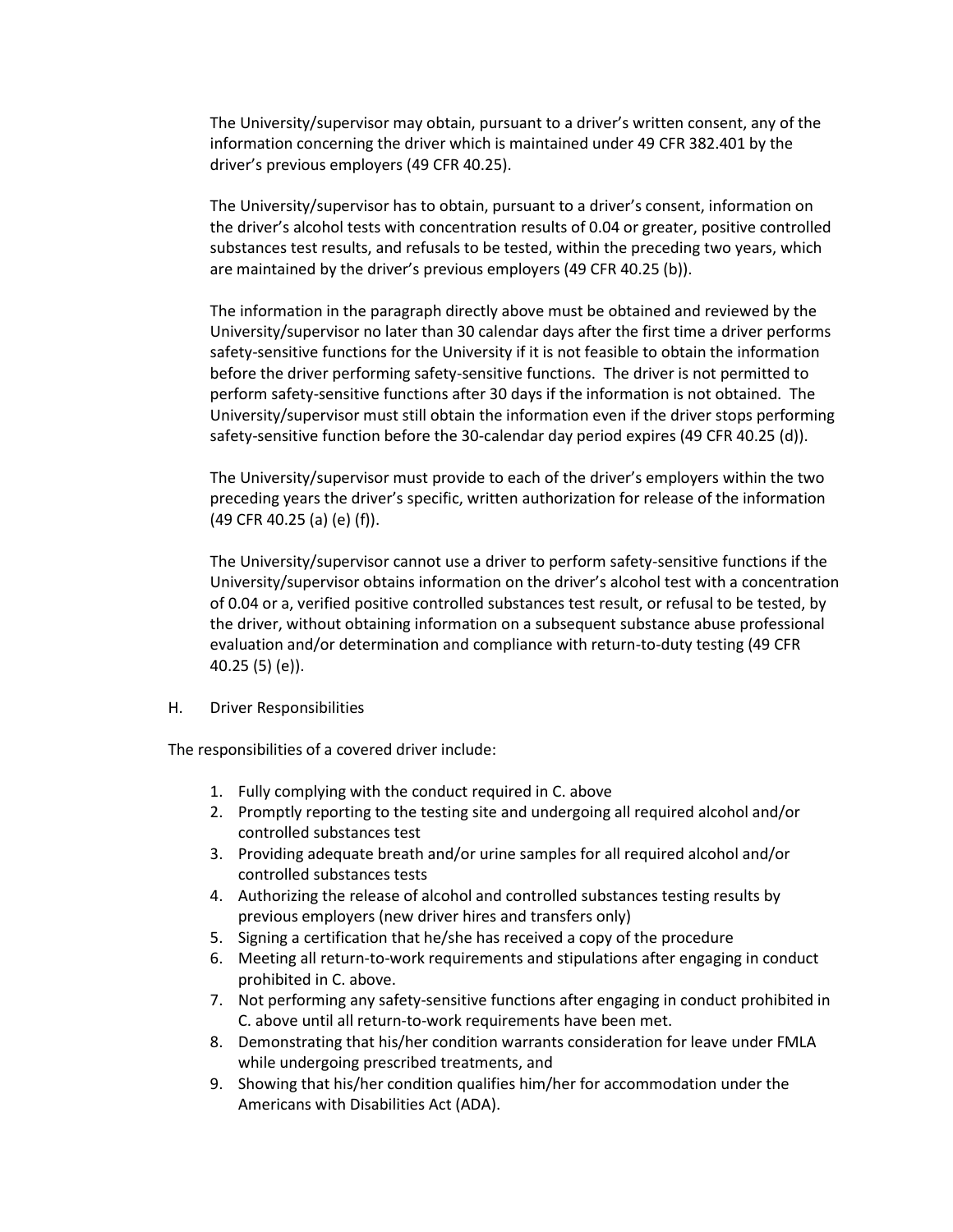#### I. Supervisor Responsibilities

The responsibilities of the supervisor of a covered driver include:

- 1. Notifying the driver to report to the test site for random, reasonable suspicion, postaccident, return-to-work or follow-up alcohol and/or controlled substances testing
- 2. Making appropriate observations when reasonable suspicion of alcohol abuse and/or controlled substances use seems evident
- 3. Documenting the observations leading to a reasonable suspicion of alcohol and/or controlled substances test for a driver
- 4. Documenting the reason why reasonable suspicion of alcohol and/or controlled substances test was not promptly administered to a driver
- 5. Documenting the reason why required post-accident alcohol and/or controlled substances test was not promptly administered to a driver
- 6. Making certain that a driver has met all return-to-work requirements and stipulations after engaging in conduct prohibited in C. above
- 7. Refusing to allow a driver to perform any safety-sensitive functions after engaging in conduct prohibited in above until the driver has met all return-to-work requirements and
- 8. Not misusing the supervisory responsibility.
- J. Alcohol Misuse and Controlled Substances Use Information, Training, and Referral
	- 1. University policy on the misuse of alcohol and use of controlled substances

The University / Environmental Health and Safety Department will provide educational materials that explain the requirements of 49 CFR 382 and the University's policies and procedures concerning meeting the requirements. Copies of these materials shall be distributed to each driver prior to the start of alcohol and controlled substances testing and to each driver subsequently hired or transferred into a position requiring driving a commercial motor vehicle (49 CFR 382.601(a)).

The materials made available to drivers will cover all the items called out in 49 CFR 382.601 (b). Included in the educational materials will be discussions of the effects of alcohol and controlled substances use on an individual's health, work, and personal life; signs and symptoms of an alcohol or a controlled substances problem (the driver's or a coworker's); and available methods of intervening when an alcohol or controlled substances problem is suspected, including confrontation, referral to an employee assistance program, and/or referral to management.

Each driver is required to sign a statement certifying that he or she has received a copy of these materials. The University Environmental Health and Safety Department shall maintain the original of the signed certificate (49 CFR 382.601 (d)).

2. Training for supervisors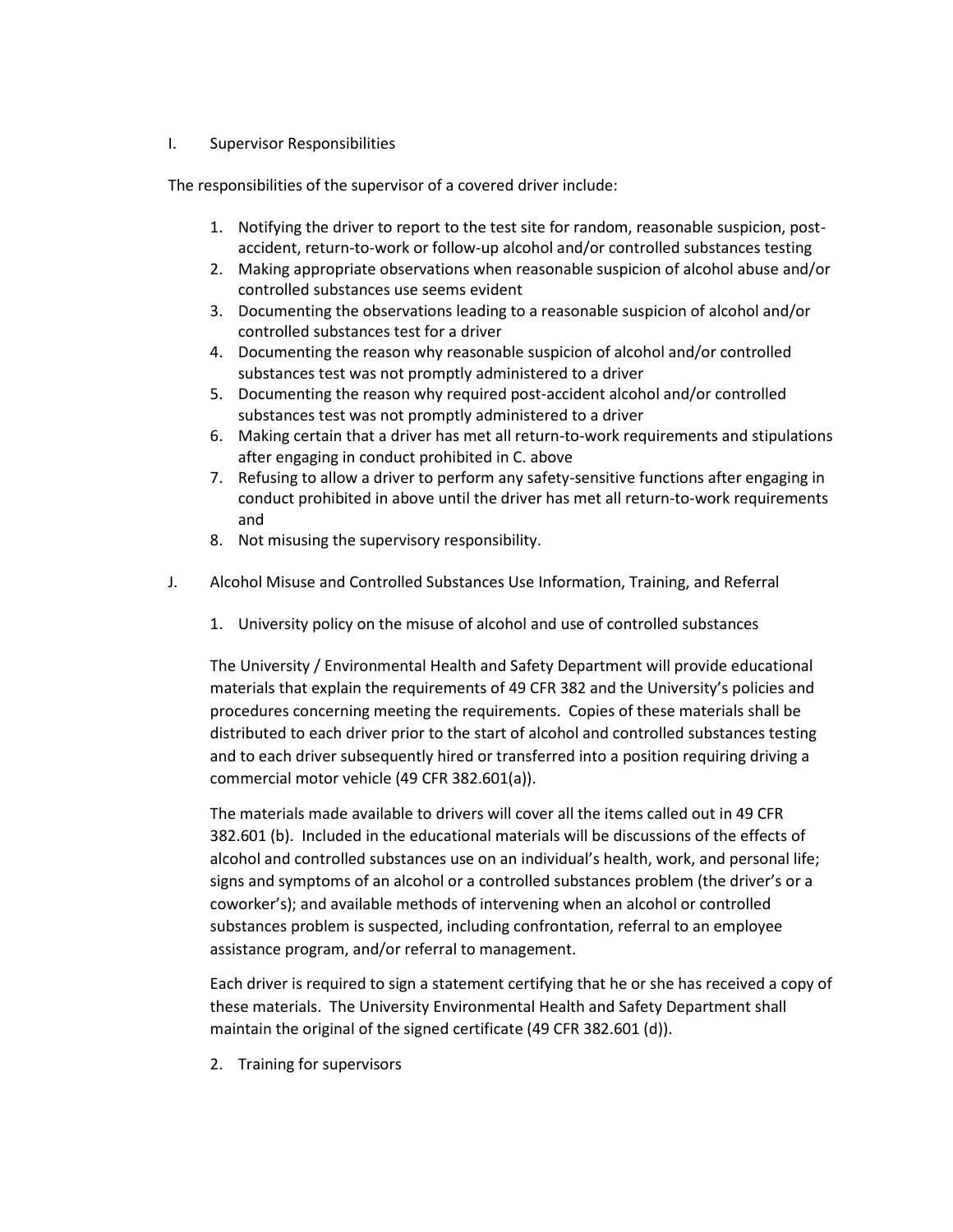Supervisors of drivers are designated to determine whether reasonable suspicion exists to require a driver to undergo reasonable suspicion testing. Those supervisors shall receive at least 60 minutes of training on alcohol misuse and at least an additional 60 minutes of training on controlled substances use. The training shall cover the physical, behavior, speech and performance indicators of probable alcohol misuse and use of controlled substances (49 CFR 382.603).

K. Cost Responsibility

The employing University department pays all testing and processing costs except for the processing of the second part of a split urine sample processed at the request of a driver or driver applicant. The latter shall be paid for by the driver or driver applicant. All-time associated with testing will be paid work time except for drier applicants undergoing preemployment testing and drivers doing return-to-work testing while in an unpaid status.

The driver is responsible for the cost of visits with a Substance Abuse Professional. The driver is also responsible for the cost associated with treatment or other courses of action recommended by the Substance Abuse Professional.

- L. Organizational Responsibilities
	- 1. Environmental Health and Safety

Responsible for the management and administration of this program at the University of Northern Colorado. These responsibilities include:

- a. Designation of the Regulatory Alcohol and Drug Testing Program manager as the person to provide information to and answer questions from covered drivers and supervisors;
- b. Preparation and updating of policies and procedures;
- c. Disclosure of educational and policy information to covered drivers;
- d. Collection of certifications from drivers for receipt of educational and policy information;
- e. University compliance;
- f. Training of supervisors;
- g. Developing, maintaining and updating required records containing basic information about covered drivers, controlled substances and alcohol tests and test results, and information provided by substance abuse professionals about specific drivers;
- h. Preparation and submittal of required reports;
- i. Communication with the departments employing covered drivers;
- j. Recovery of program operating costs from the departments employing covered drivers;
- k. Notification of supervisors about test requirements for their covered drivers; and
- 2. Human Resource Department

Program responsibilities include: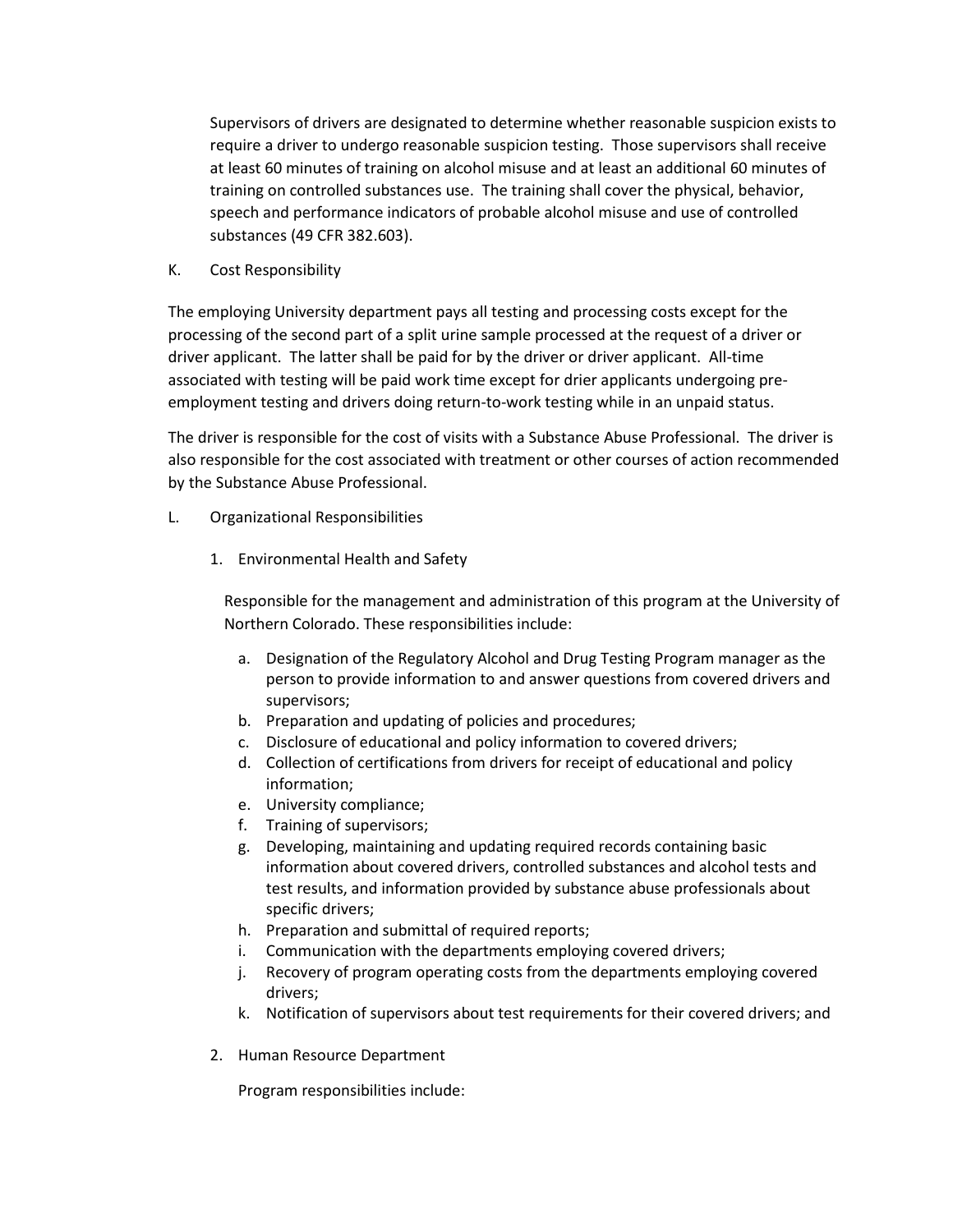- a. Notifying the Environmental Health and Safety Department about each open position to be filled that requires a new hire or transfer to possess a commercial driver's license;
- b. Informing applicants for such positions that they will be subject to alcohol and controlled substances testing (including pre-employment-controlled substances testing) and will be required to authorize release of testing information by previous employers;
- c. Decision-making about a driver's request for leave under the Family Medical Leave Act to undergo treatment, including a review of the recommendation made by the driver's employing department.
- d. Overseeing positive drug and alcohol test follow-ups.
- e. Obtaining alcohol and controlled substance test results for new hire and transfer drivers from previous employers;
- 3. Disability and Support Services

Program responsibilities include:

a. Evaluation of driver requests for accommodation under the Americans with Disabilities Act (ADA),

- b. Decision-making about whether or not the driver qualifies under the ADA, and
- c. When the driver does qualify under the ADA, coordination of efforts to determine whether a reasonable accommodation can be made for the driver.
- 4. Departments / Supervisors

Program responsibility consists of informing the Environmental Health and Safety Department about UNC drivers before they first report for duty as a driver and must not allow an employee to drive who has not been cleared by EHS and must follow all directions from EHS as to commercial motor vehicles and drivers.

M. Employee Self-Identification Program

Employees who self-identify and admit to the use of alcohol and/or controlled substances may be relieved of certain referral, evaluation, and treatment requirements in accordance with 49 CFR 382.121, which the University will follow. The self-identification and admission must be made to the employing department's supervisor or contact the Environmental Health and Safety Department. The program responsibilities include:

1. Employees who admit to alcohol misuse or controlled substances use are not subject to the referral, evaluation and treatment requirements of 49 CFR 382, provided that:

a. The admission is in accordance with this procedure,

b. The driver does not self-identify in order to avoid testing under the requirements of 49 CFR 382,